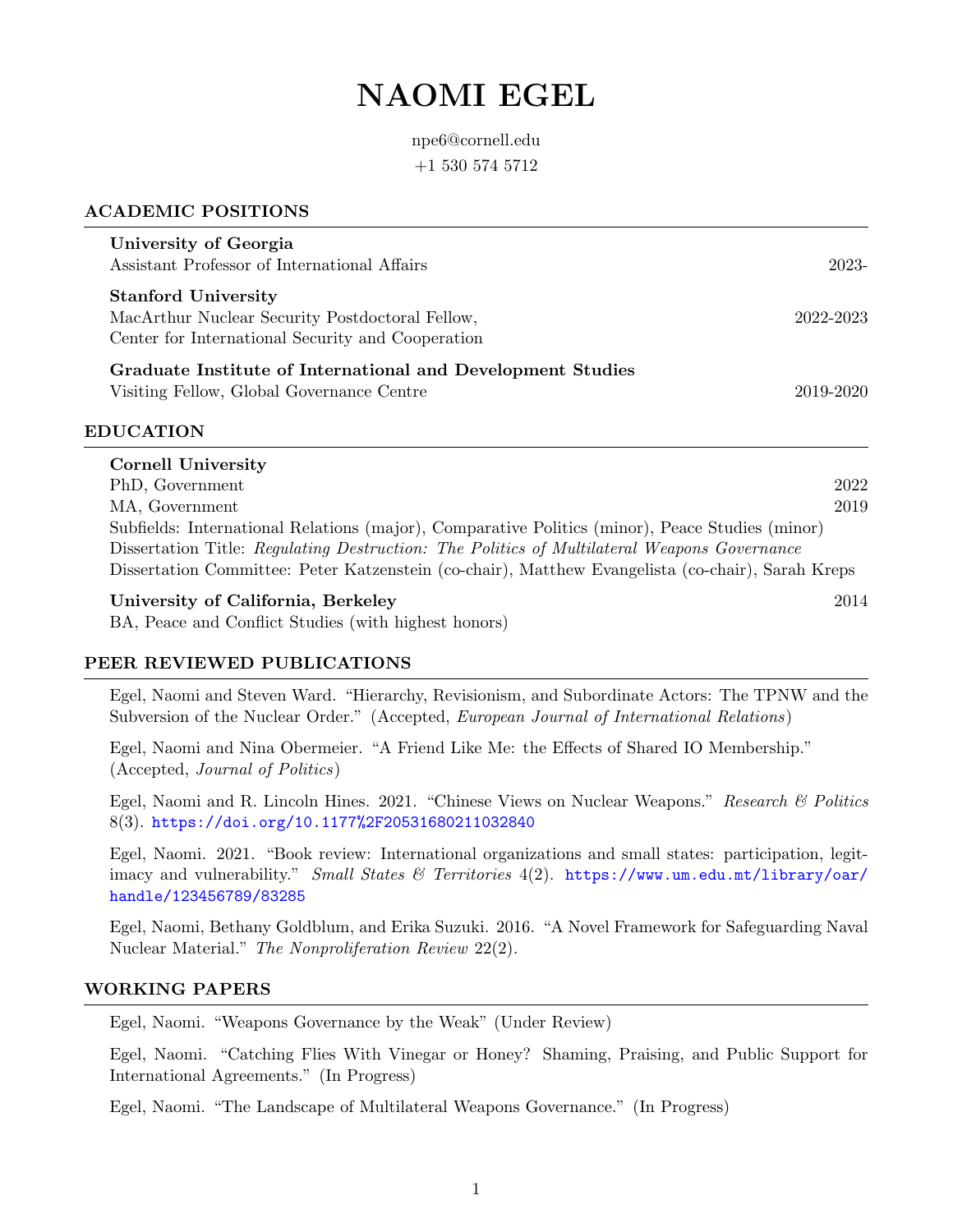## SELECTED POLICY PUBLICATIONS

Egel, Naomi and Adam Bower. "Undermining Norms? How the Antipersonnel Mine Ban Has Endured in US Policy" Just Security. July 14, 2021. [https://www.justsecurity.org/77412/undermining](https://www.justsecurity.org/77412/undermining-norms-how-the-antipersonnel-mine-ban-has-endured-in-us-policy/)[norms-how-the-antipersonnel-mine-ban-has-endured-in-us-policy/](https://www.justsecurity.org/77412/undermining-norms-how-the-antipersonnel-mine-ban-has-endured-in-us-policy/)

Truman Center for National Policy. "Nuclear Weapons: A Guide from Truman." June 2, 2021. <https://www.youtube.com/watch?v=TT8u9VVYb1A>

Egel, Naomi and Jane Vaynman. "Reconsidering Arms Control Orthodoxy." War on the Rocks. March 26, 2021. <https://warontherocks.com/2021/03/reconsidering-arms-control-orthodoxy/>

Egel, Naomi. "Reducing Military Risks Through OSCE Instruments: CBMs for Autonomous Weapons Systems." Geneva Centre for Security Policy. February 2021. [https://www.gcsp.ch/publications/](https://www.gcsp.ch/publications/reducing-military-risks-through-osce-instruments-the-untapped-potential-in-the-European-arms-control-framework) [reducing-military-risks-through-osce-instruments-the-untapped-potential-in-the-Europe](https://www.gcsp.ch/publications/reducing-military-risks-through-osce-instruments-the-untapped-potential-in-the-European-arms-control-framework)an[arms-control-framework](https://www.gcsp.ch/publications/reducing-military-risks-through-osce-instruments-the-untapped-potential-in-the-European-arms-control-framework)

Egel, Naomi. "The Biden Administration Must Rejoin the JCPOA." University of Pennsylvania Center for Ethics and the Rule of Law. January 12, 2021. [https://archive.law.upenn.edu/live/news/](https://archive.law.upenn.edu/live/news/10844-the-biden-administration-must-rejoin-the-jcpoa/news/cerl-news) [10844-the-biden-administration-must-rejoin-the-jcpoa/news/cerl-news](https://archive.law.upenn.edu/live/news/10844-the-biden-administration-must-rejoin-the-jcpoa/news/cerl-news)

Egel, Naomi. "The Trump administration approved the U.S. use of land mines. Thats a step back for global campaigns to ban their deployment." Washington Post. February 11, 2020. [https://www.](https://www.washingtonpost.com/politics/2020/02/11/trump-administration-okd-us-use-landmines-thats-step-back-global-campaigns-ban-their-use/) [washingtonpost.com/politics/2020/02/11/trump-administration-okd-us-use-landmines-that](https://www.washingtonpost.com/politics/2020/02/11/trump-administration-okd-us-use-landmines-thats-step-back-global-campaigns-ban-their-use/)s[step-back-global-campaigns-ban-their-use/](https://www.washingtonpost.com/politics/2020/02/11/trump-administration-okd-us-use-landmines-thats-step-back-global-campaigns-ban-their-use/)

Patrick, Stewart and Naomi Egel. "The IEA's Hybrid Model." Foreign Affairs. August 9, 2016. [https:](https://www.foreignaffairs.com/articles/2016-08-09/international-energy-agencys-hybrid-model) [//www.foreignaffairs.com/articles/2016-08-09/international-energy-agencys-hybrid-model](https://www.foreignaffairs.com/articles/2016-08-09/international-energy-agencys-hybrid-model)

Mount, Adam and Naomi Egel. "A Constructive Ban-the-Bomb Movement." Bulletin of the Atomic Scientists. April 23, 2015. [https://thebulletin.org/2015/04/a-constructive-ban-the-bomb](https://thebulletin.org/2015/04/a-constructive-ban-the-bomb-movement/)[movement/](https://thebulletin.org/2015/04/a-constructive-ban-the-bomb-movement/)

Patrick, Stewart and Naomi Egel. "Economic Coalition of the Willing: the OECD Reinvents Itself." Foreign Affairs. March 11, 2015. [https://www.foreignaffairs.com/articles/2015-03-](https://www.foreignaffairs.com/articles/2015-03-11/economic-coalition-willing) [11/economic-coalition-willing](https://www.foreignaffairs.com/articles/2015-03-11/economic-coalition-willing)

## TEACHING EXPERIENCE

| Teaching Assistant, Government Department, Cornell University                            |               |
|------------------------------------------------------------------------------------------|---------------|
| Making Sense of World Politics, with Sarah Kreps                                         | Fall 2021     |
| Introduction to Comparative Politics and Government, with Nicholas van de Walle          | Spring $2018$ |
| Making Sense of World Politics, with Peter Katzenstein                                   | Fall 2017     |
| PROFESSIONAL EXPERIENCE                                                                  |               |
| <b>Truman Center for National Policy</b><br>Janne Nolan Nuclear Security Visiting Fellow | 2020-2021     |
| Conous Contro for Socurity Dollar                                                        |               |

Geneva Centre for Security Policy Consultant, Security and Law Programme 2020

| <b>Council on Foreign Relations</b>                                  |           |
|----------------------------------------------------------------------|-----------|
| Consultant, Center for Preventive Action                             | 2020-2021 |
| Research Associate, International Institutions and Global Governance | 2014-2016 |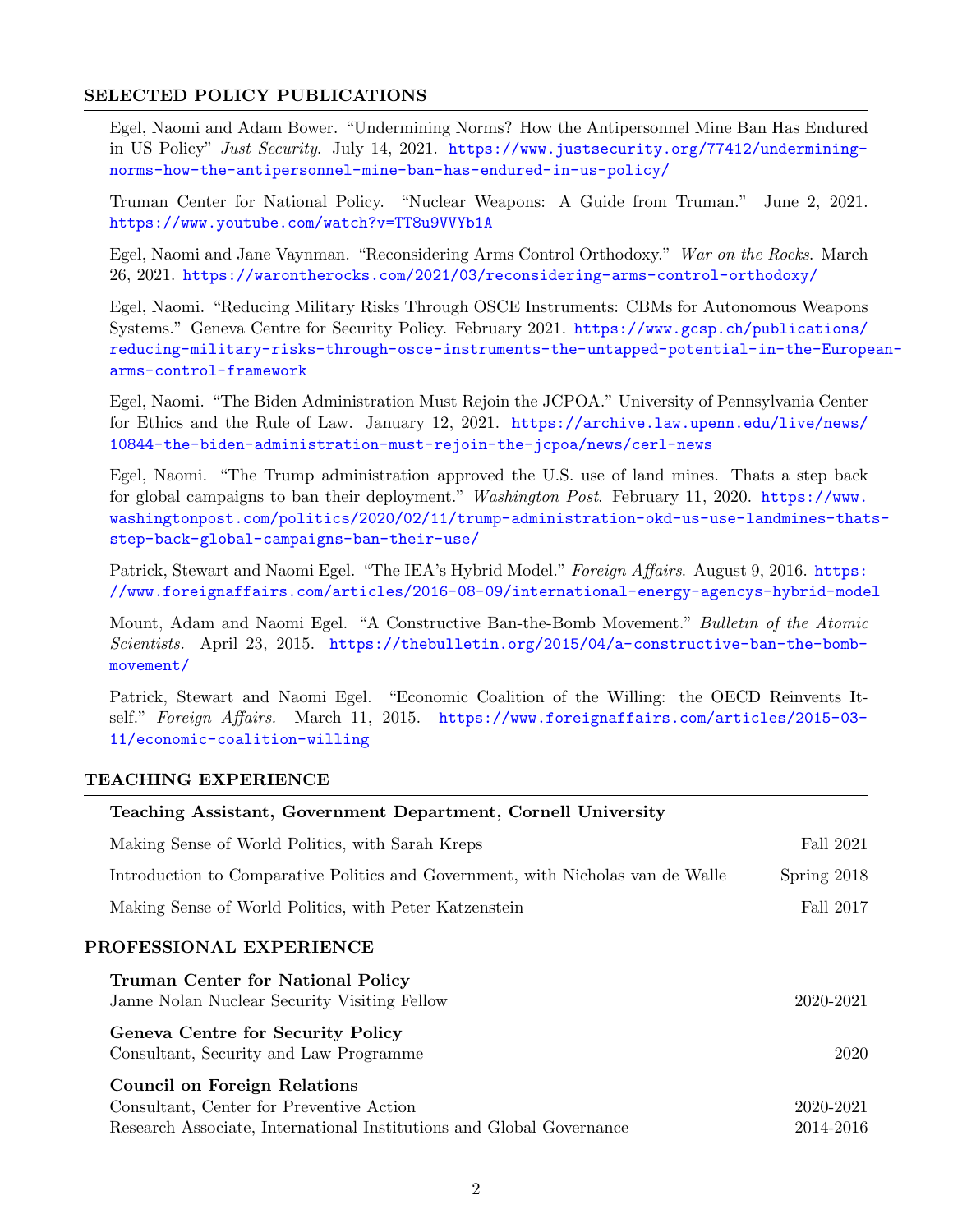Research Assistant, Nuclear Policy Working Group, 2014 Nuclear Science and Security Consortium

# CONFERENCES AND INVITED PRESENTATIONS

| "Weapons Governance by the Weak"<br>Center for International Security Studies at Maryland, University of Maryland                                                                        | 2022 |
|------------------------------------------------------------------------------------------------------------------------------------------------------------------------------------------|------|
| "Weapons Governance by the Weak"<br>European Consortium for Political Research                                                                                                           | 2021 |
| "The Grand Strategies of Small States"<br>International Relations Theory Colloquium                                                                                                      | 2021 |
| "Arms Control is Not Dead"<br>EU Nonproliferation and Disarmament Consortium Next Generation Workshop                                                                                    | 2020 |
| "Arms Control"<br>Graduate Institute of International and Development Studies                                                                                                            | 2020 |
| "The Prohibition of Nuclear Weapons: A Challenge to the Nuclear Order"<br>Institut d'Études de Stratégie et de Défense, Université de Lyon—Jean Moulin                                   | 2020 |
| International Studies Association Midwest                                                                                                                                                | 2020 |
| International Studies Association<br>2016, 2018, 2019, 2021, 2022                                                                                                                        |      |
| American Political Science Association<br>2019, 2021, 2022                                                                                                                               |      |
| "Treaty on the Prohibition of Nuclear Weapons"<br>Reppy Institute for Peace and Conflict Studies, Cornell University                                                                     | 2017 |
| "Who Makes the Rules? Understanding Participation in Global Governance"<br>Cornell University-Stockholm University Workshop                                                              | 2017 |
| "Social Boundaries and Possibilities for Action: Power in Multilateral Negotiations"<br>Reppy Institute for Peace and Conflict Studies Graduate Student Workshop, Cornell University     | 2017 |
| "Close the Loophole in Naval Nuclear Safeguards"<br>Congressional Briefing, Federation of American Scientists Task Force on Naval Nuclear Reactors<br>and Use of Highly Enriched Uranium | 2015 |
| "The Need for Alternatives to <sup>3</sup> He in IAEA Safeguards"<br>CSIS Project on Nuclear Issues                                                                                      | 2014 |
| FELLOWSHIPS AND AWARDS                                                                                                                                                                   |      |
| US Representative, P5 Young Professional Network<br>US Department of State                                                                                                               | 2022 |
| Small Research Grant<br>Qualitative and Interpretive Research Institute, Cornell University                                                                                              | 2021 |
|                                                                                                                                                                                          |      |

Hans J. Morgenthau Fellowship 2021-2022 University of Notre Dame

Marion and Frank Long Fellowship 2021 Reppy Institute for Peace and Conflict Studies, Cornell University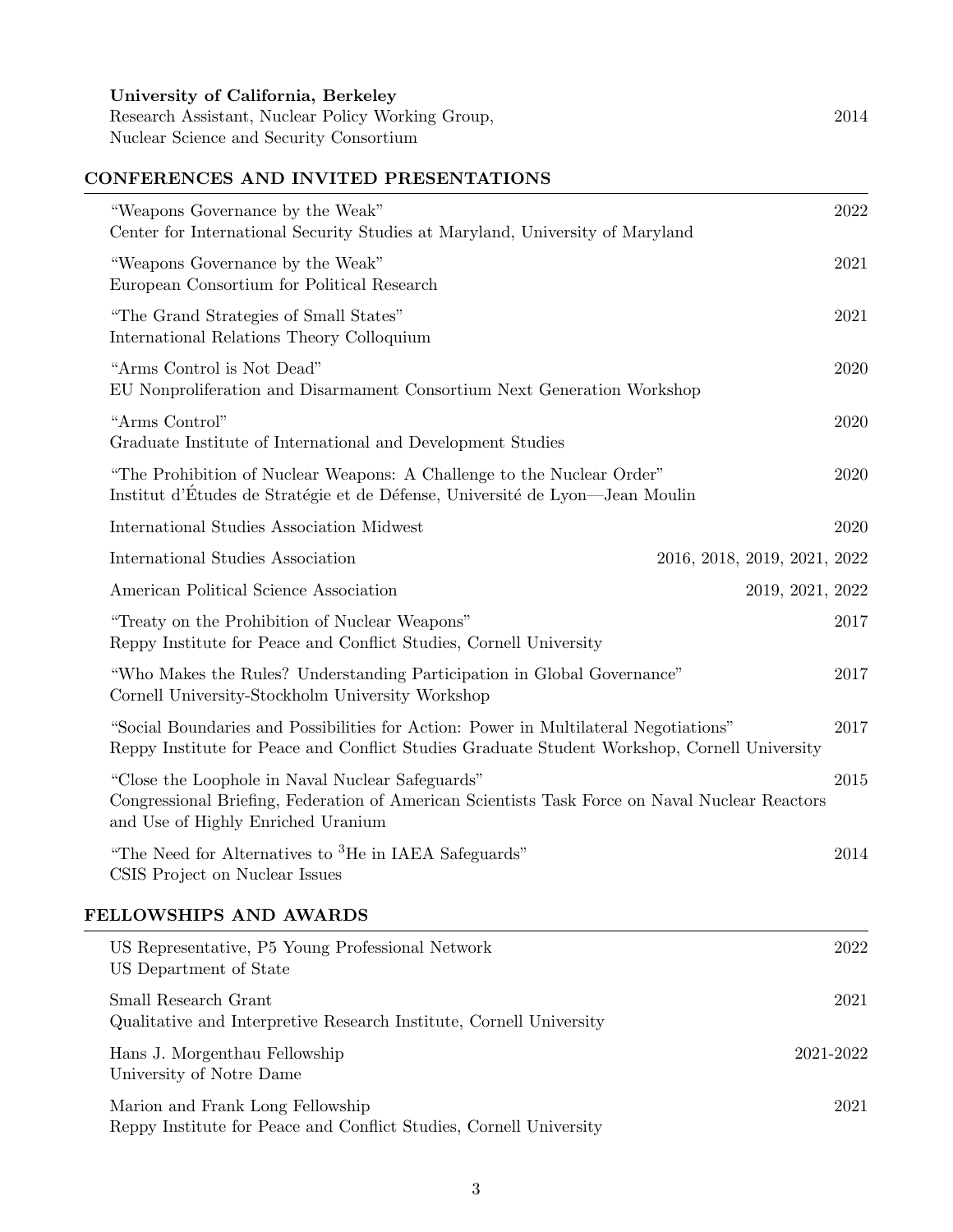| Swiss Government Excellence Scholarship<br>Swiss Confederation                                            | 2019-2020  |
|-----------------------------------------------------------------------------------------------------------|------------|
| Fulbright US Student Research Award<br>US Department of State                                             | 2019-2020  |
| Kahin Prize in International Relations<br>Government Department, Cornell University                       | 2019       |
| Michale Sicca Research Grant<br>Center for European Studies, Cornell University                           | 2019       |
| Carpenter Chair Fellowship<br>Government Department, Cornell University                                   | 2018, 2020 |
| Dissertation Proposal Development Program<br>Social Science Research Council                              | 2018       |
| International Research Travel Grant<br>Mario Einaudi Center for International Studies, Cornell University | 2017, 2019 |
| Graduate Fellow                                                                                           | 2017-2019  |
| Judith Reppy Institute for Peace and Conflict Studies, Cornell University<br>Director's Fellow            | 2017-2018  |
| Sage Fellowship<br>Cornell University                                                                     | 2016-2017  |

# SEMINARS AND TRAINING

| New Era Workshop<br>Bridging the Gap                                                                                                                | 2021 |
|-----------------------------------------------------------------------------------------------------------------------------------------------------|------|
| International Disarmament Law Course<br>Geneva Centre for Security Policy                                                                           | 2019 |
| Nuclear History Boot Camp<br>Nuclear Proliferation International History Project, Roma Tre University                                               | 2019 |
| Institute for Qualitative and Multimethod Research<br>Syracuse University                                                                           | 2018 |
| Cyber and Autonomous Weapons and Arms Control winter course<br>International School on Disarmament and Research on Conflicts (ISODARCO)             | 2017 |
| Public Policy and Nuclear Threats summer workshop-in-residence<br>Institute of Global Conflict and Cooperation, University of California, San Diego | 2014 |

# PROFESSIONAL SERVICE AND MEMBERSHIP

| Organizer                                                                 |            |
|---------------------------------------------------------------------------|------------|
| Nuclear Weapons and International Institutions (ISA panel)                | 2021       |
| Weapons Governance and International Security (APSA roundtable)           | 2019       |
| Cornell University Government Department International Relations Workshop | 2019, 2021 |
| (co-organizer)                                                            |            |
| Cornell University Government Department Prospectus Colloquium            | 2018-2019  |
| $(co-organizer)$                                                          |            |